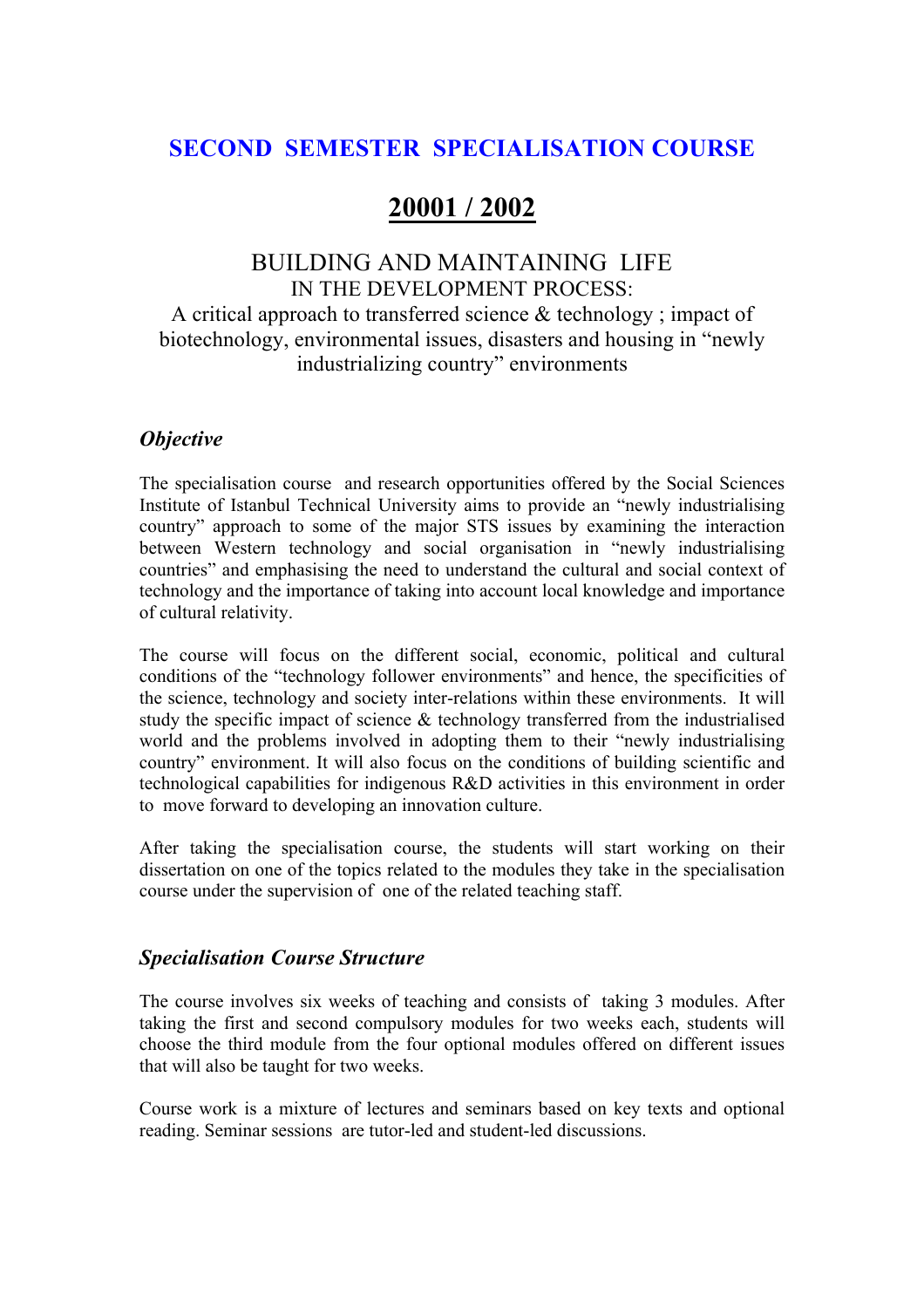#### **1. MODULE: Non - Western Modernities** (İştar Gözaydın and Christoph K.Neumann)

**The content:** The concept of modernity; Agricultural and industrial revolutions, their impacts on the non-Western world: comparing the cases of Anatolia and Egypt; Constitutionalism, secularism, and nationalism: India and Turkey; the 19 th century reforms of the education system; Reactions to the "new" science, technology and the law from the 19 th century Ottoman perspective; Non-Western modernity: a gendered issue?; The emergence of the "modern" Turkish Republic, the European community and the legal systems of peripheral countries.

#### **Key Literature:**

- Cyril E. Black, L. Carl Brown, *Modernization in the Middle East,* Princeton: Darwin, 1992.
- Reşat Kasaba, *The Ottoman Empire and the World Economy*, Albany, NY: SUNY Univ. Pr., 1988.

İlber Ortaylı, *Studies on Ottoman Transformation,* İstanbul: ISIS, 1994.

Şevket Pamuk, *The Ottoman Empire and European Economy,* Cambridge: CUP, 1987.

Partha Chatterjee, *The Nation and its Fragments,* Princeton: PUP, 1993.

Dilip Gaonkar (ed.), *Alternative Modernities,* Duke: Duke Univ. Pr., 1999.

Ulrich Beck et al. (ed.), *Reflexive Modernization,* Stanford: Stanford Univ. Pr., 1994.

#### **Supervisor: İştar Gözaydın – 2 students**

Thesis Topics:

• Any issue concerning the concepts of modernity and alternative / non-western / multiple / local modernities especially in the framework of law and / or sociopolitics

#### **Supervisor: Christoph K. Neumann – 1 student**

Thesis Topics:

• Foreign Scholars and Scientists in Turkey

#### **Supervisor: Aydan Turanlı - 2 students**

- Technology and Politics of Knowledge
- Sociology of Scientific Knowledge
- Democracy in a Technological Society
- Communication and Technology
- Technology, Philosophy, Politics and related issues.

#### **2. MODULE: Technology Management & Innovation in the Newly-Industrialising Country Environment** ( Hacer K. Ansal and Dilek Çetindamar)

**The content:** From Tradition to Modernity: a critical assessment of the ideas and ideologies associated with "development", "modernisation" and "underdevelopment"; Technological Dependency and Appropriate Technology, Technology and late industrialisation; Concept of Technology Follower Environment; International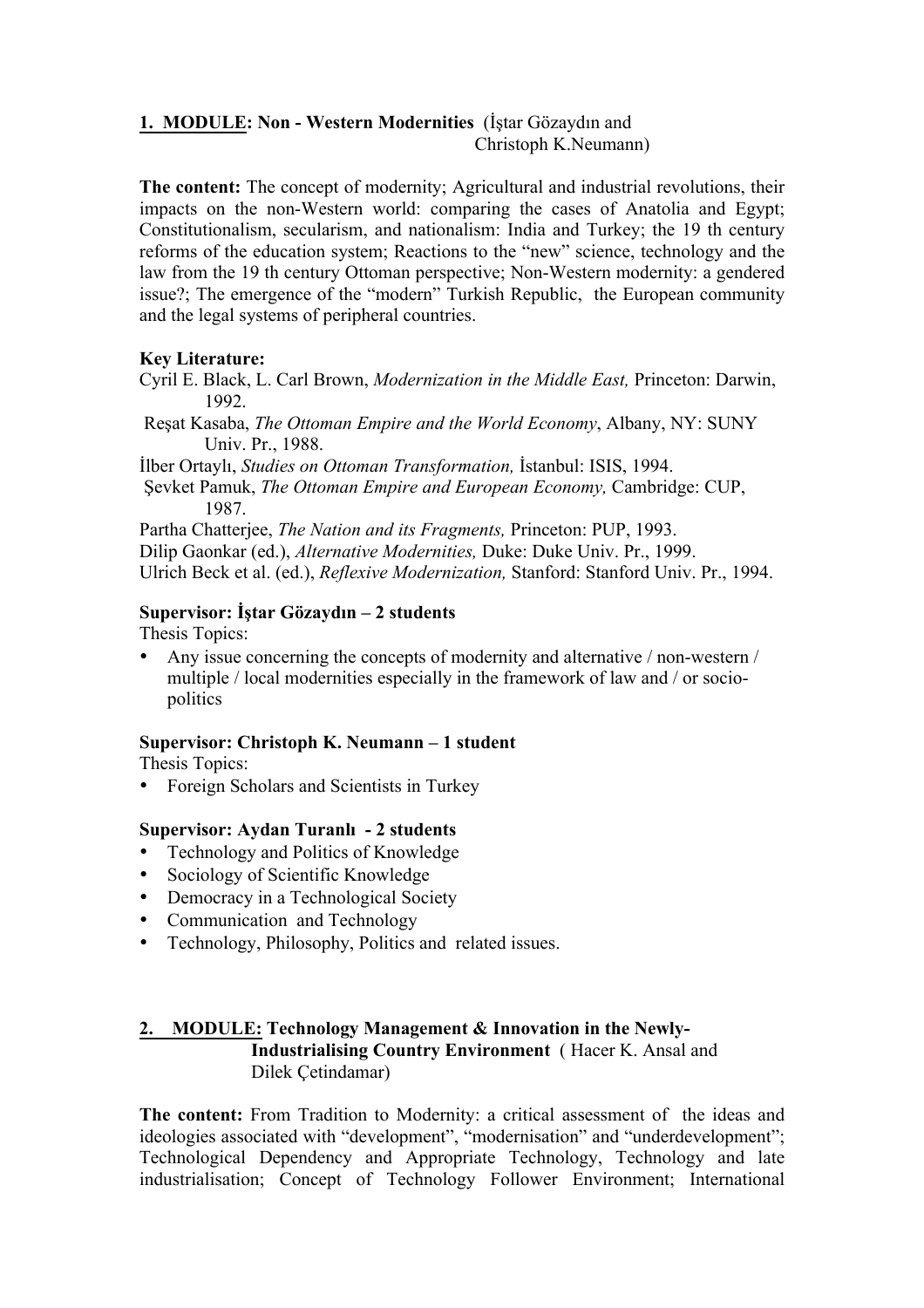Technology Transfer & Diffusion of Innovations, Technology Foresight; Building Indigenous Technological Capabilities; New Technologies: Opportunities & Threads, Innovative Cultures and Adaptive Organisations; Building an Innovation Culture; National Organisational and Strategic Factors Associated with Success in Systems of Innovation.

#### **Key Literature:**

Corbridge, S.(Ed.), D*evolopment Studies: A Reader,* Edwzrd Arnold, 1995

- Salomon, J.J. Sagasti, F.R. and Sachs-Jeantet C. (Eds), *The Uncertain Quest:Science, Technology and Development*, United Nations University Press, Tokyo, 1994.
- Mansfield, E., *Innovation, Technology and the Economy*, Edward Elgar, Brookfield, 1995.
- Tidd, J., Bessant, J. and Pavitt, K, *Managing Innovation; Integrating Technological, Market and Organizational Change*, John Wiley & Sons, Chichester, 1997.
- Rhodes, E. and Wield, D.(Eds), *Implementing New Technologies: Innovation and the Management of Technology*, Blackwell, Oxford, 1994.
- Henry, J. and Walter, D. (Eds), *Managing Innovation*, Open University Press, London, 1991.
- Dosi, G., Freeman, C., Nelson, R., Silverberg, G. and Soete L., *Technical Change and Economic Theory*, Pinter Publ., London, 1987.
- Nelson, R. R., *National Innovation Systems: A Comparative Analysis*, Oxford University Press, 1993.
- Cypher, J. M. and Dietz, J., "Endogenous Growth Theories and New Strategies for Development", in: *The Process of Economic Development,* Routledge, London, 1997.
- Kim, L., *Imitation to Innovation*, Harvard Business School Press, 1997.
- Williams, F. and Gibson, D. V., *Technology Transfer*, Sage: London, 1992.
- Eliasson, G., Green, C., 1998, *Microfoundations of Economic Growth: A Schumpeterian Perspective*, The University of Michigan Press, Ann Arbor.
- Rosenberg, N., Landau, R., and Mowery, D. C., 1992, *Technology and the Wealth of Nations,* Stanford University Press, Stanford.

#### **Supervisor: Hacer Ansal – 1 student**

Thesis Topics:

• Problems of Technology Transfer, Management & Innovation in Developing Country Environment

#### **3. MODULE - will be selected from the following options:**

**A) Environmental Issues in the Development Process** (Fatoş Germirli Babuna and Barbara Pusch)

**The content:** Fundamentals of ecology; Population increase, food and hunger; Energy alternatives and the environment; Mineral resources; Impact of human activities on the environment; Global change and ecological crisis; Environmental sociology; Ecological risks and modern society; The environmental issue in developing countries; Environmental movements; Environmental ethics; Environmental law; Environmental politics.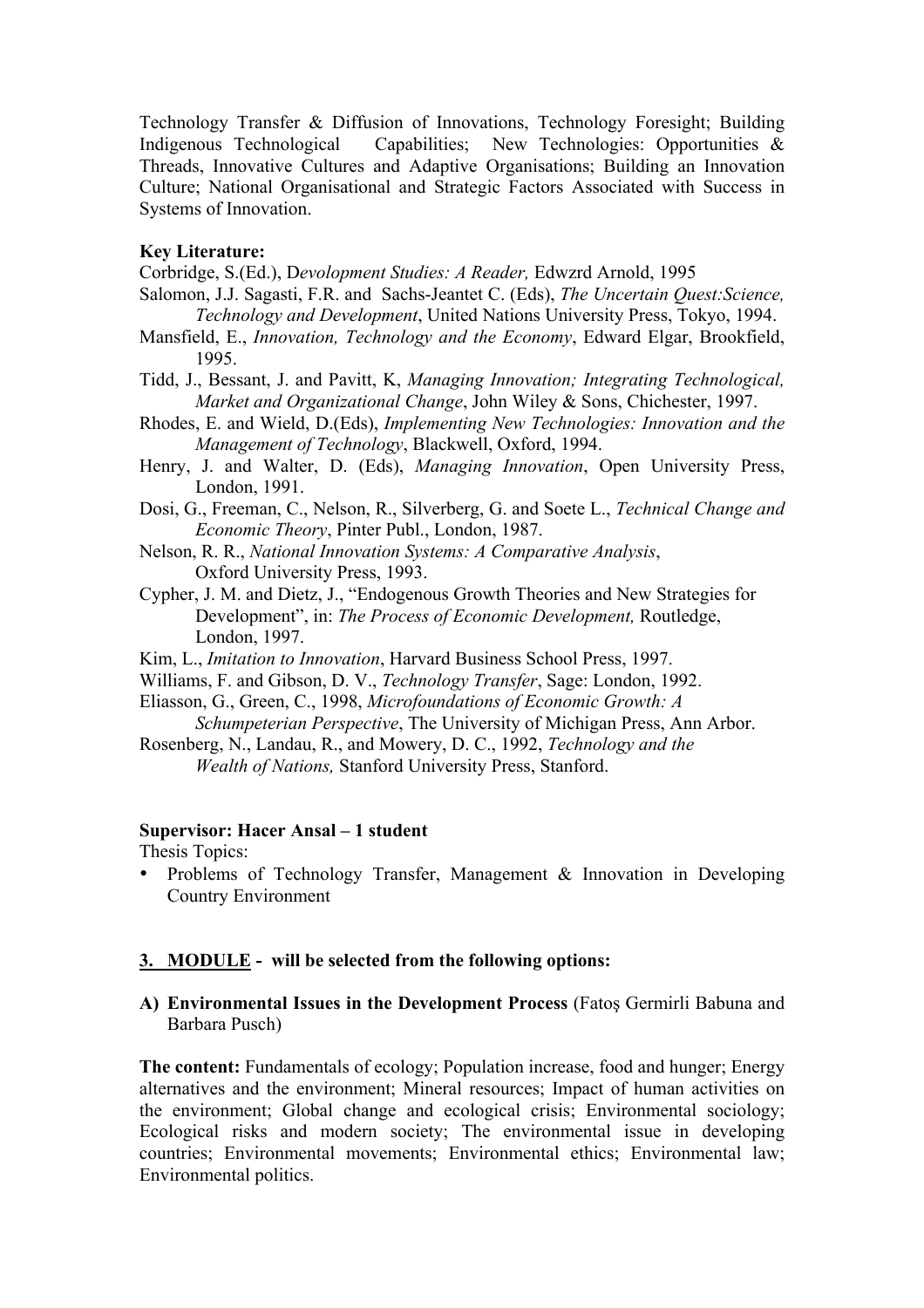#### **Key Literature:**

Hayward, T., *Ecological Thought*, Polity Press, 1995.

- Weston, A. & Abram, D., *An Invitation to Environmental Philosophy*, Oxford University Press, September 1998.
- Re Velle P. & Re Velle, C., *The Global Environment-Securing a Sustainable Future*, Jones & Barlett Publishers, 1992.

Jordan, C. F., *Conservation-Replacing Quantity With Quality as a Goal for Global Management*, John Wiley and Sons, 1995.

Hughes, D., *Environmental Law*, Butterworths, London, 1999.

#### **Supervisor: Barbara Pusch - 1 student**

Thesis Topics:

• Case Studies on Environmental Issues

**B) Social and Environmental Impact of Biotechnology** (Ayşe Gözen, Benan Dinçtürk, Artemis Karaali and Fatoş Germirli Babuna,)

**The content:** Introduction to Genetics & its manipulation/ Regulations in Europe & USA, Major problems in bioethics: People's side, nature's side or politician's side; Consumer concerns on biosafety and Cartegena Protocol, Agricultural applications of transgenetic crops and Genetically modified ingredients in food; Applications of biotechnology in environmental pollution control; Biotechnology from developing country perspective, Strategic targeting in biotechnology.

#### **Key Literature:**

- Acharya, R., (1990) The Emergence and Growth of Biotechnology, Edward Elgar Publishing Ltd., Cheltenham.
- OECD (1989) Biotechnology. Economic and Wider Impacts, Paris.
- OECD (1992) Biotechnology, Agriculture and Food, Paris.
- Brenner, C.,(1996) Integrating Biotechnology in Agriculture. Incentives, Constraints and Country Experiences, OECD, Paris.
- Snustad D.P., Simmons M.J. (2000) *Principles of Genetics*, 2nd edition, John Wiley and Sons.
- Suzuki D., Knutdson P. (1989) *Genetics: The ethics of engineering life*, New Data Enterprises Ltd.
- Appleyards B (1999) The brave new worlds: Genetics and the Human Experience, Harper Collins.
- Buchanan A., Brock DW, Daniels N, Wikler D (2000) From chance to choice: Genetics and Justice, Cambridge University Press.
- Mahowald MB, Verp MS, Anderson RR (1998) Genetic Counselling: Clinical and Ethical Issues. *Annual Review of Genetics*, 32, p. 547-59.
- Russo E, Cove D (1998) *Genetic Engineering: Dreams and nightmares*, Oxford University Press.
- P. A. Vesilind, J. J. Peirce & R. F. Weiner (1990*) Environmental Pollution and Control,* 3rd edition, Butterworth Heinmann, pp 104-112, 169-173.
- P. ReVelle & C. ReVelle (1990) The Global Environment-Securing a Sustainable Future, Jones and Bartlett Publishers, pp. 308-310, 400-401.
- D. G. Kaufman & C. M. Franz, Biosphere 2000-Protecting our Global Environment, Harper Collins College Publishers, 1993, pp. 306-308, 429-432, 435- 436.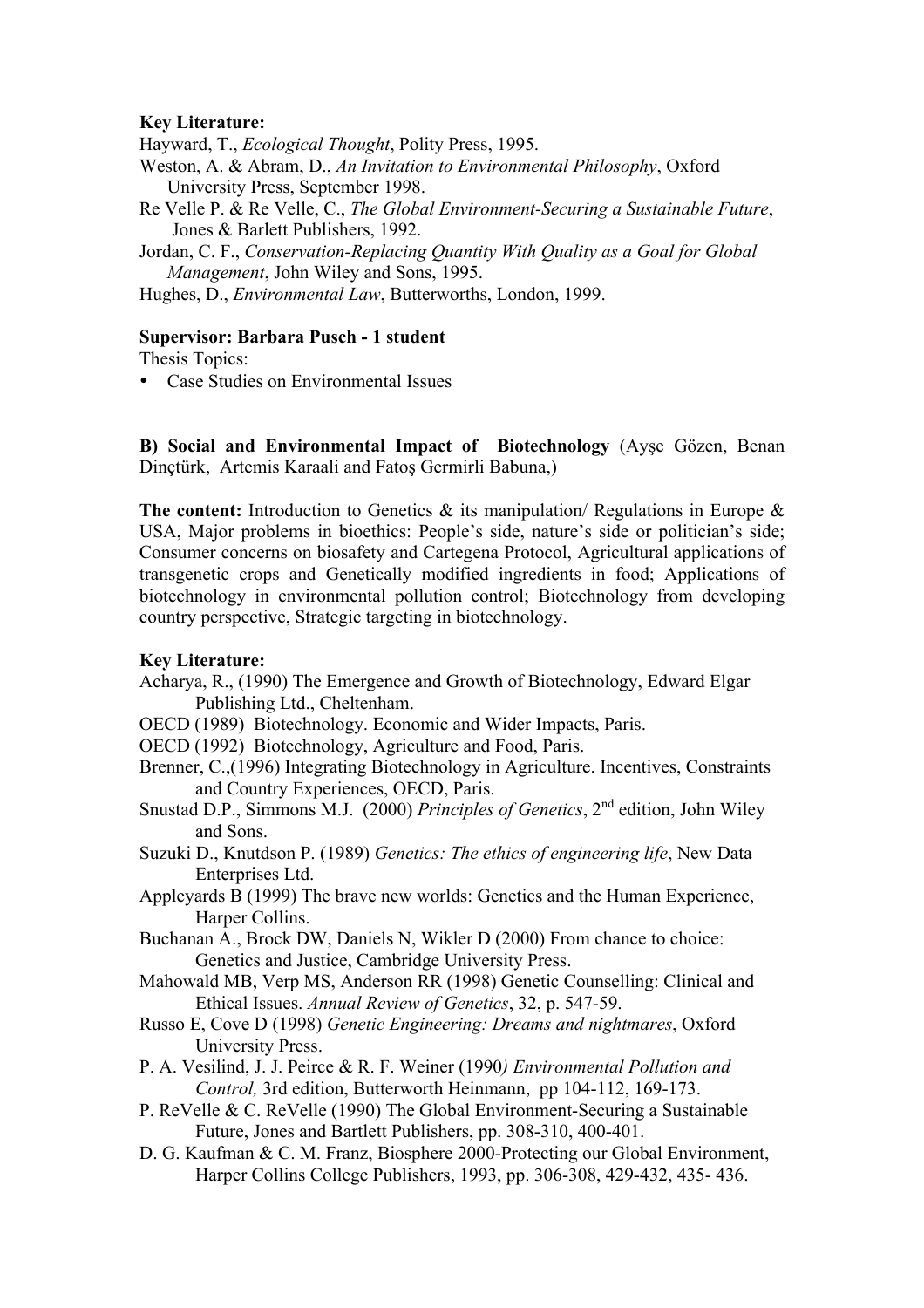David, S. & Knudtson P., *Genetics : The clash between the new genetics and human values*, Cambridge, Mass. : Harvard University Press, 1990.

- Falconi, C.A.(1999)"Agricultural Biotechnology Research Capacity in Four Developing Countries", Briefing Paper 42, ISNAR, The Hague.
- Gözen, A. (1992) "Industrialisation Through Plant Biotechnology! An Assessment of Opportunities and Constraints in the Case of Turkey", *Recent Advances in Biotechnology* (Eds.Vardar-Sükan, F., Sükan, Ş.S.), NATO ASI Series, Kluwer Academic Publishers, Dordrecht.
- Pistorius, R. and van Wijk, J. (1999) *The Exploitation of Plant Genetic Information*, Print Partners Ipskamp, Amsterdam.
- Zilinskas, R.A. (1995) "Biotechnology and the Third World: The Missing Link Between Research and Applications" in *The Biotechnology Revolution?* (Eds. Fransman, M., Junne, G. and Roobeek, A.), Blackwell, Cambridge, 1995.

#### **Supervisor: Ayse Gözen - 1 student**

Thesis Topics:

• Technological Capacity Building in Biotechnology in Developing Countries - Priority setting, Technology transfer, Technology actors, etc.

#### **Supervisor: Artemis Karaali - 1 student**

Thesis Topics:

• Convention on biological diversity - biosafety protocol / The CARTAGENA PROTOCOL: Debates - politics behind and developments after

#### **C) Disasters, Science, Technology and Society** ( Engin Yıldırım)

*The Content:* Concepts of and risk society and reflexive modernization, Major theoretical approaches in the field of disaster studies: Technological determinism and vulnerability; Disasters as a social phenomena, Human attitudes and behaviour in the face of disasters, Interaction between, human, nature and society; Scientific and traditional mentality in the interpretation of disasters; Examining the Northridge (USA) and Marmara (Turkey) earthquakes as case studies; 'claim-makers' and politics of earthquake prediction.

#### *Key Literature:*

Beck,U, **Risk Society: Towards a New Modernity**, London:Sage, 1992.

Bolin, R. **The Northridge Earthquake**, London: Routledge, 1998. Clarke, L., and J.F. Short, "Social Organization and Risk: Some Current Controversies" **Annual Review of Sociology**, No:19, pp. 375-399, 1993.

Gavrilis, G. "Covering Disasters, Natural or Otherwise: Media, Politics and the Public Sphere in Post-Earthquake Turkey", New Perspectives on Turkey, spring 2001, p.141- 164

Giddens, A.**The Consequences of Modernity**, Cambridge:Polity, 1990.

Komut, E. M. , **Urban Settlements and Naural Disasters**, Ankara: Chamber of Architects of Turkey, 1999.

Klinenberg,E., "Denaturalizing disaster" **Theory and Society**, Vol. 28, No.2,1999. Nigg, J.M.,**The Issuence of eathquake "predictions":Scientific approaches and**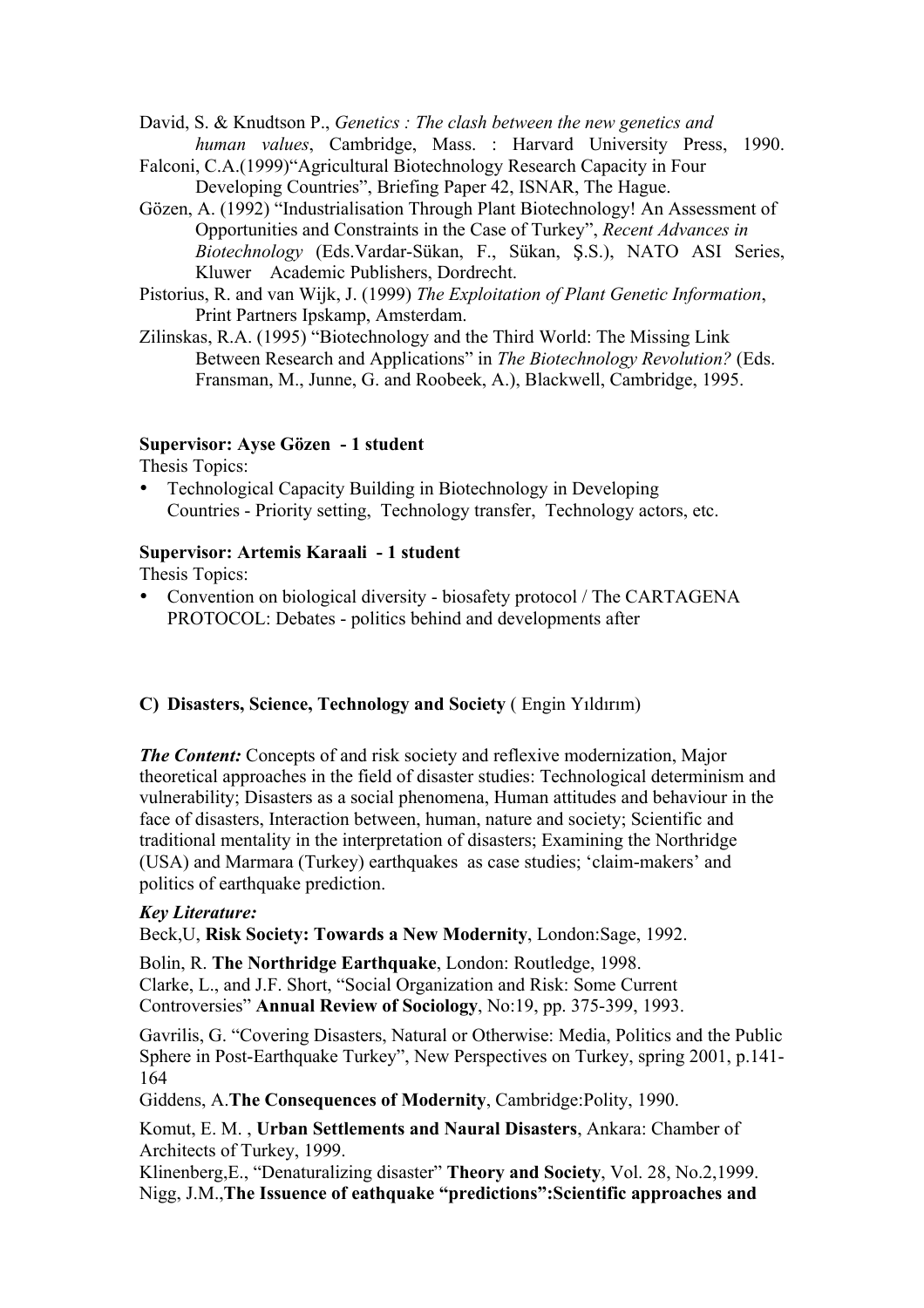**public policy strategies,**University of Delaware,Disaster Research Center Papers,1998.

Quarantelli, E.L., **Disasters:Theory and Research**, London:Sage, 1978. ......................... **What is a Disaster?** London:Routledge, 1998.

Russell, L.A. and J.D. Goltz, "Preparedness and Hazad mitigation actions before and after two earthquakes", **Environment & Behaviour**, Vol. 27, No.6, pp 744-771, 1995.

Smitth, A.O and S.M. Hoffman, The Angry Earth, London: Routledge, 1999. Stallings, R.A., **Promoting Risk: Constructing Earthquake Threat**, New York: Aldine de Gruyter, 1995

#### **Supervisor: Engin Yıldırım - 2 Students**

Thesis Topics:

- Politics of earthquake prediction and knowledge claims
- Civil society and earthquakes
- Development, social change and vulnerability
- Local interest groups and disaster mitigation

#### **D) Housing, Technology and Society** (Yıldız Sey and Şule Özüekren)

**The Content:** Interdisciplinism, housing and social theory; Epistemological grounds of housing studies; What is a housing problem?; Political science and housing research; The convergence thesis in comparative housing research; Housing and comparative welfare research; Economics of housing; Social structures and housing; The social construction of housing; Residence as a socio-spatial focus; Housing culture and technology; Historical perspective of housing development in western and non-western countries.

#### **Key Literature:**

Kemeney, J., *Housing and Social Theory*, Routledge, London, 1992.

- Arnott, R., *Economic Theory of Housing*, in Edwin S. Mills (ed.),Handbook of Regional and Urban Economics,Vol.2,North-Holland,Amsterdam,1987.
- Mills, E. S., *An Analysis of Appropriate Government Housing Policies in Market Economies*, in R. Hjerppe (ed.), Urbanization : Its Global Trends, Economics and Governance, Paino Oy, Helsinki, 1998.
- Wells,J., *The Construction Industry in Developing Countries and in Countries that are not Developing*, in R. Hjerppe (ed.) Urbanization: Its Global Trends, Economics and Governance, Paino Oy, Helsinki, 1998.
- Ball, M., Harloe, M.& Martens, M., *Housing and Social Change in Europe and the USA*, Routledge, London,1998.
- Herbert, G., *The Dream of the Factory-Made House*, MIT Press, Cambridge, Mass., 1984.

#### **Supervisor: Yıldız Sey – 1 student**

Thesis Topics:

Technology transfer in housing production and its relation with the organization of production process

Post - disaster housing and the role of NGO's